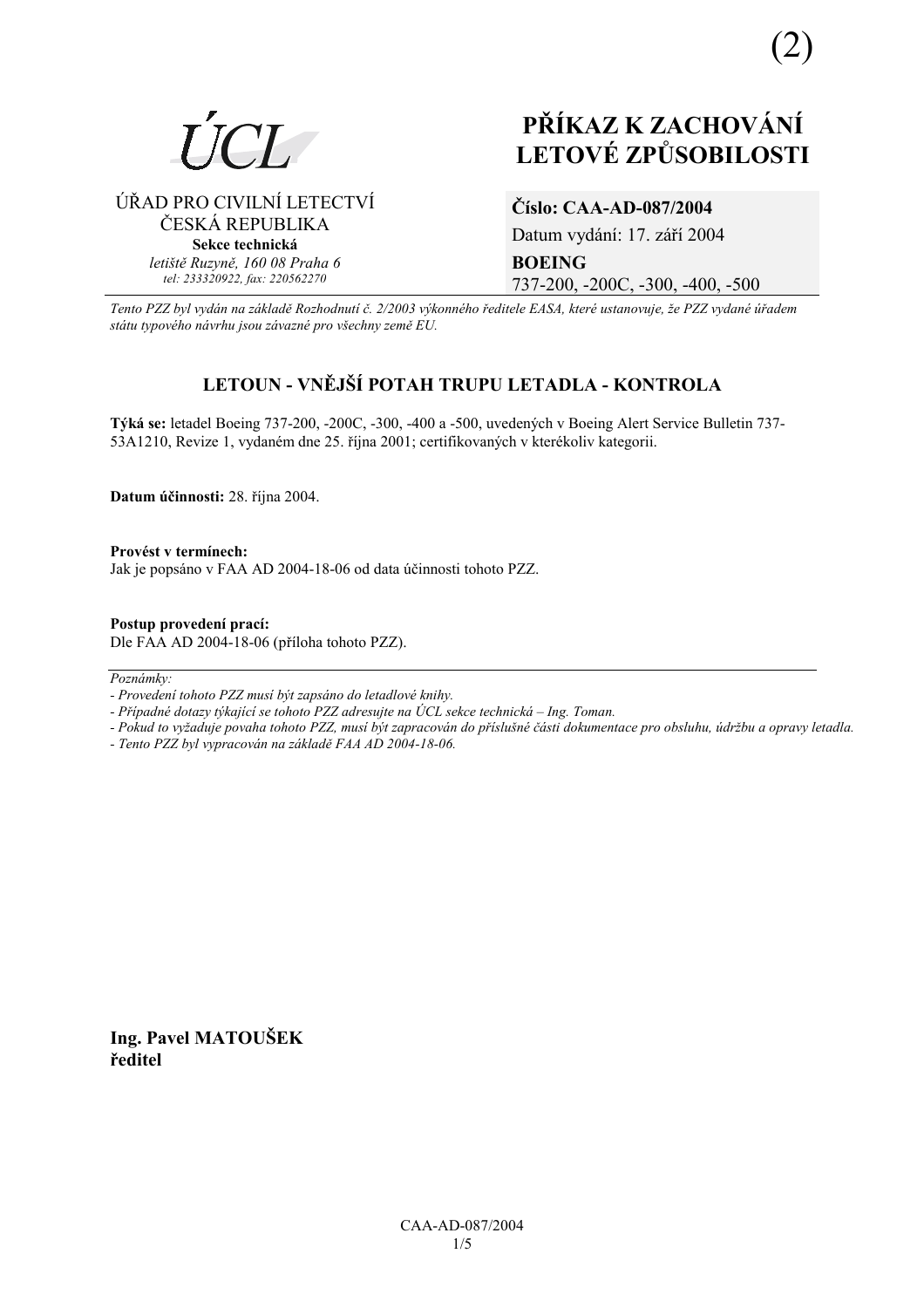**2004-18-06 Boeing**: Amendment 39-13784. Docket 2001-NM-246-AD.

*Applicability*: Model 737-200, -200C, -300, -400, and -500 series airplanes, as listed in Boeing Alert Service Bulletin 737-53A1210, Revision 1, dated October 25, 2001; certificated in any category.

**Note 1**: This AD applies to each airplane identified in the preceding applicability provision, regardless of whether it has been modified, altered, or repaired in the area subject to the requirements of this AD. For airplanes that have been modified, altered, or repaired so that the performance of the requirements of this AD is affected, the owner/operator must request approval for an alternative method of compliance in accordance with paragraph (j) of this AD. The request should include an assessment of the effect of the modification, alteration, or repair on the unsafe condition addressed by this AD; and, if the unsafe condition has not been eliminated, the request should include specific proposed actions to address it.

*Compliance*: Required as indicated, unless accomplished previously.

To find and fix fatigue cracking of certain upper and lower skin panels of the fuselage, which could result in sudden fracture and failure of the skin panels and consequent rapid decompression of the airplane, accomplish the following:

# **External Detailed and Eddy Current Inspections**

(a) For Groups 1 through 6 and Group 8 airplanes: Before the accumulation of 35,000 total flight cycles, or within 4,500 flight cycles after the effective date of this AD, whichever is later, do external detailed and eddy current inspections of the crown area and other known areas of fuselage skin cracking, per Part 1 and Figure 1 of the Work Instructions of Boeing Alert Service Bulletin 737- 53A1210, Revision 1, dated October 25, 2001, except as provided by paragraph (i) of this AD. Repeat the external detailed and eddy current inspections at intervals not to exceed 4,500 flight cycles until paragraph  $(c)$ ,  $(d)(1)(ii)$ ,  $(e)$ ,  $(f)$ , or  $(g)$  of this AD has been done, as applicable. Although paragraph 1.D. of the service bulletin references a reporting requirement, such reporting is not required by this AD.

**Note 2**: For the purposes of this AD, a detailed inspection is defined as: "An intensive visual examination of a specific structural area, system, installation, or assembly to detect damage, failure, or irregularity. Available lighting is normally supplemented with a direct source of good lighting at intensity deemed appropriate by the inspector. Inspection aids such as mirror, magnifying lenses, etc., may be used. Surface cleaning and elaborate access procedures may be required."

(b) For all airplanes: Before the accumulation of 40,000 total flight cycles, or within 4,500 flight cycles after the effective date of this AD, whichever is later, do an external detailed inspection of the lower lobe area and section 41 of the fuselage for cracking, per Part 2 and Figure 2 of the Work Instructions of Boeing Alert Service Bulletin 737-53A1210, Revision 1, dated October 25, 2001, except as provided by paragraph (i) of this AD. Repeat the inspection at intervals not to exceed 9,000 flight cycles until paragraph  $(d)(2)$  or (e) of this AD has been done, as applicable.

# **Preventive Modification**

(c) For Groups 3, 5, 6, and 8 airplanes: If no cracking is found during any inspection required by paragraph (a) of this AD, doing the preventive modification of the chem-milled pockets in the upper skin as specified in Part 5 of the Work Instructions of Boeing Alert Service Bulletin 737-53A1210, Revision 1, dated October 25, 2001, ends the repetitive external detailed and eddy current inspections required by paragraph (a) of this AD for the modified area only.

# **Corrective Actions**

(d) If any cracking is found during any inspection required by paragraph (a) or (b) of this AD, before further flight, do the actions specified in paragraphs  $(d)(1)$  and  $(d)(2)$  of this AD, as applicable, per the Work Instructions of Boeing Alert Service Bulletin 737-53A1210, Revision 1, dated October 25, 2001. Where the service bulletin specifies to contact Boeing for repair instructions, before further flight, repair per a method approved by the Manager, Seattle Aircraft Certification Office (ACO), FAA; or per data meeting the type certification basis of the airplane approved by a Boeing Company Designated Engineering Representative (DER)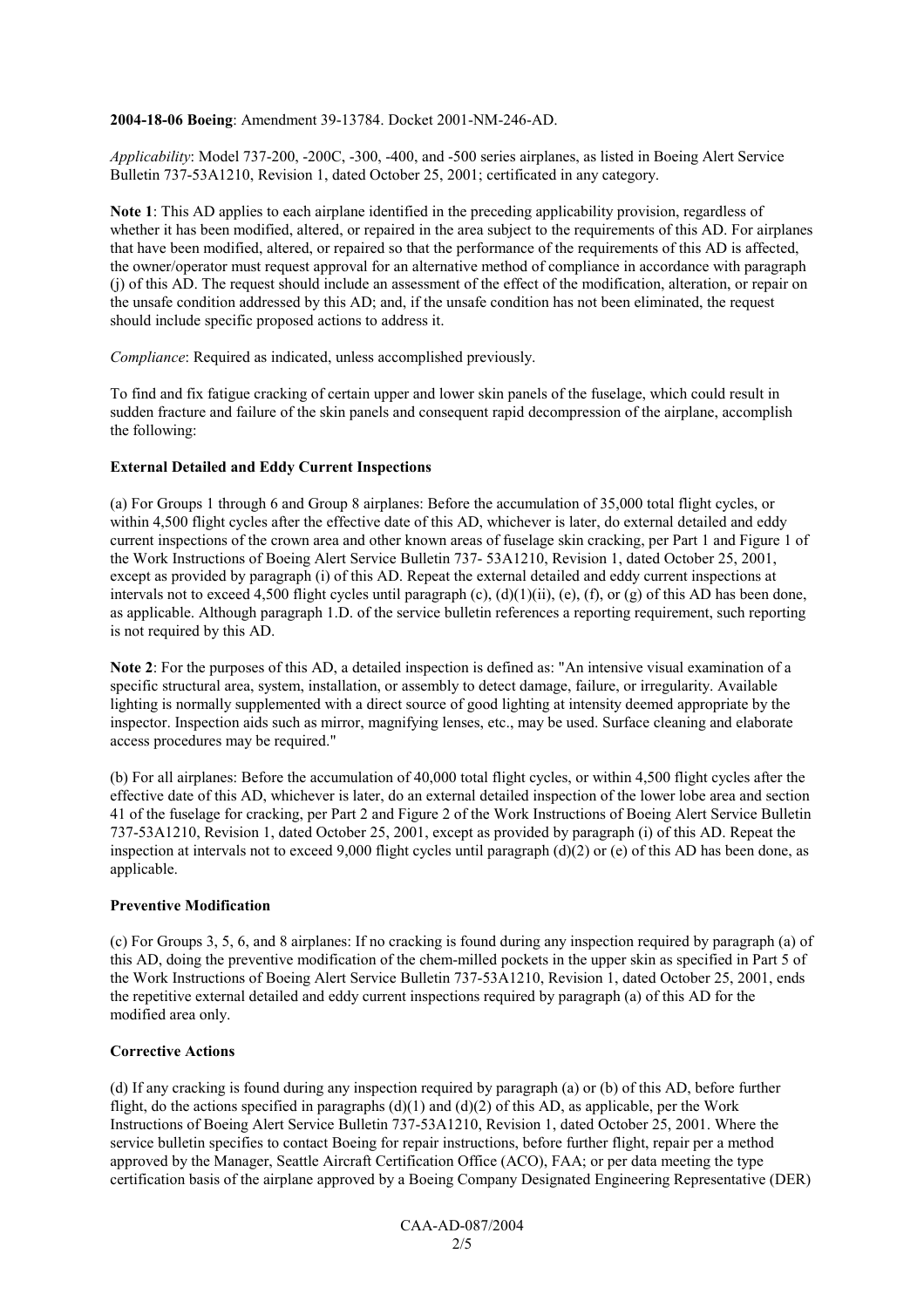who has been authorized by the Manager, Seattle ACO, to make such findings. For a repair method to be approved by the Manager, Seattle ACO, as required by this paragraph, the approval letter must specifically reference this AD.

(1) Except as provided by paragraph (e) of this AD, for cracking of the crown area, do the repair specified in either paragraph  $(d)(1)(i)$  or  $(d)(1)(ii)$  of this AD.

(i) Do a time-limited repair per Part 4 of the Work Instructions of the service bulletin, then do the actions required by paragraph (f) of this AD at the times specified in that paragraph.

(ii) Do a permanent repair per Part 3 of the Work Instructions of the service bulletin. Installation of a permanent repair ends the repetitive inspections required by paragraph (a) of this AD for the repaired area only. Installation of the lap joint repair specified in paragraph (g) of AD 2002-07-08, amendment 39-12702, is considered acceptable for compliance with the corresponding permanent repair specified in this paragraph for the repaired areas only.

(2) Except as provided by paragraph (e) of this AD, for cracking of the lower lobe area and Section 41, repair per Part 2 of the Work Instructions of the service bulletin. Accomplishment of this repair ends the repetitive inspections required by paragraph (b) of this AD for the repaired area only.

# **Optional Repair Method**

(e) For cracking in any area specified in paragraphs  $(d)(1)$  and  $(d)(2)$  of this AD within the limitations of Chapter 53, Subject 53- 30-3, Figure 48 (for Model 737-100 and -200 series airplanes), of the Boeing 737-100 and -200 Structural Repair Manual (SRM); Chapter 53, Subject 53-00-01, Figure 229 (for Model 737-300 airplanes), of the Boeing 737-300 SRM; Chapter 53, Subject 53-00-01, Figure 231 (for Model 737-400 series airplanes), of the Boeing 737-400 SRM; and Chapter 53, Subject 53-00-01, Figure 229 (for Model 737-500 series airplanes), of the Boeing 737-500 SRM; repair cracks per the applicable SRM. Accomplishment of the applicable repair terminates the repetitive inspections required by paragraphs (a) and (b) of this AD for the repaired area only.

# **Follow-on and Corrective Actions**

(f) If a time-limited repair is done, as specified in paragraph  $(d)(1)(i)$  of this AD: Do the actions specified in paragraphs  $(f)(1)$ ,  $(f)(2)$ , and  $(f)(3)$  of this AD, at the times specified in paragraphs  $(f)(1)$ ,  $(f)(2)$ , and  $(f)(3)$  of this AD, per the Work Instructions of Boeing Alert Service Bulletin 737-53A1210, Revision 1, dated October 25, 2001.

(1) Within 3,000 flight cycles after doing the repair: Do a detailed inspection of the repaired area for loose fasteners per Part 4 of the Work Instructions of the service bulletin. If any loose fastener is found, before further flight, replace with a new fastener per the service bulletin. Then repeat the inspection at intervals not to exceed 3,000 flight cycles until permanent rivets are installed in the repaired area, which ends the repetitive inspections for this paragraph.

(2) Within 4,000 flight cycles after doing the repair: Do inspections of the repaired area for cracking per Part 4 of the Work Instructions of the service bulletin. If any cracking is found, before further flight, repair per a method approved by the Manager, Seattle ACO, or per data meeting the type certification basis of the airplane approved by a Boeing Company DER who has been authorized by the FAA to make such findings. For a repair method to be approved by the Manager, Seattle ACO, as required by this paragraph, the approval letter must specifically reference this AD.

(3) Within 10,000 flight cycles after doing the repair: Make the repair permanent per Part 4 and Figure 20 of the Work Instructions of the service bulletin, which ends the repetitive inspections for the repaired area only.

# **Optional Terminating Action for Repetitive Eddy Current Inspections**

(g) Accomplishment of paragraph (b) or (c), as applicable, of AD 2003-14-06, amendment 39-13225, ends the repetitive eddy current inspections required by paragraph (a) of this AD for that skin panel only; however the repetitive external detailed inspections required by paragraph (a) of this AD are still required for all areas.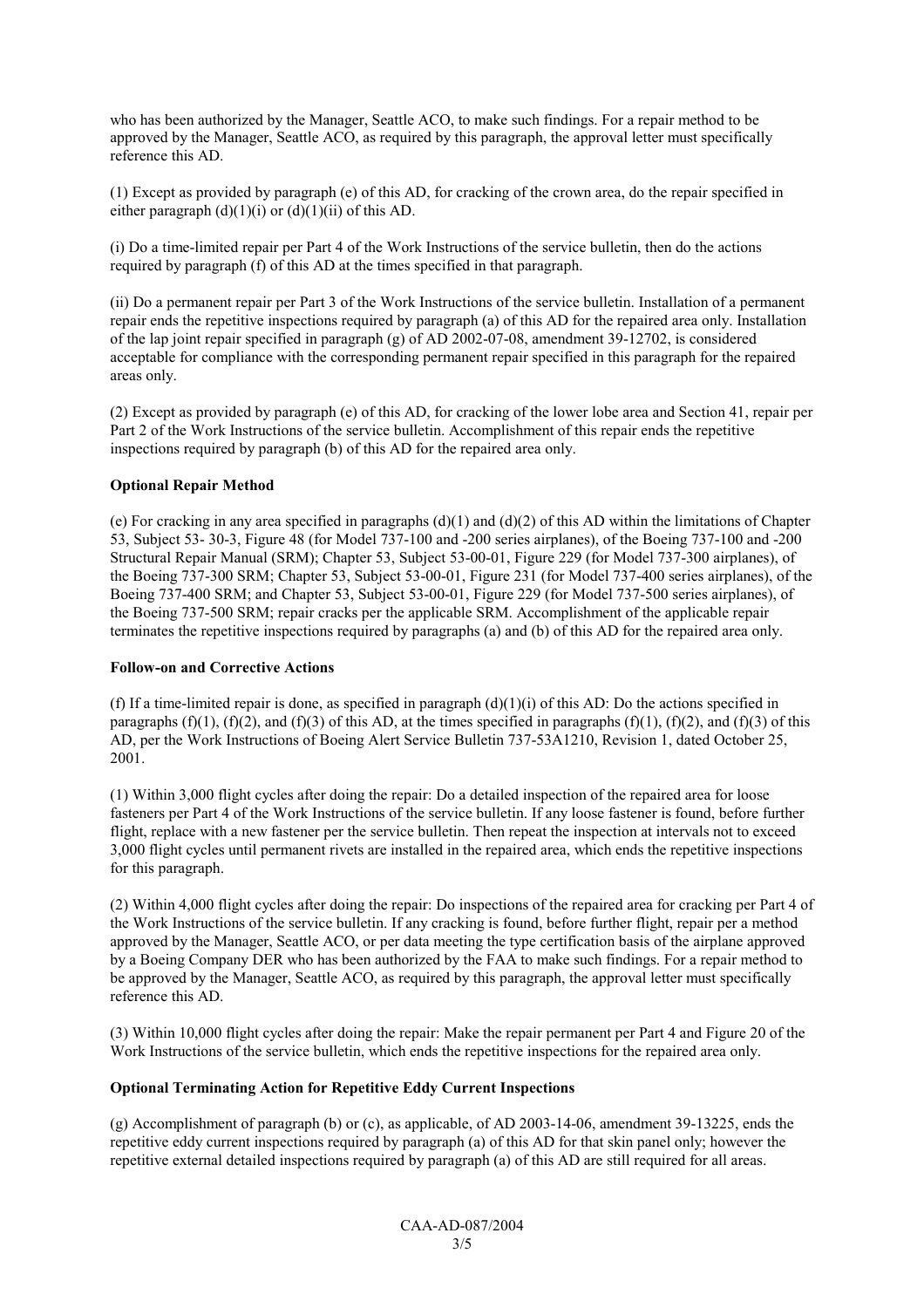# **Credit for Actions Done Per Previous Service Bulletin**

(h) Inspections, repairs, and preventive modifications done before the effective date of this AD per Boeing Alert Service Bulletin 737-53A1210, dated December 14, 2000, are acceptable for compliance with the corresponding actions required by this AD.

# **Exception to Service Bulletin Procedures**

(i) For airplanes subject to the requirements of paragraphs (a) and (b) of this AD: Inspections are not required in areas that are spanned by an FAA-approved repair that has a minimum of 3 rows of fasteners above and below the chem-milled step. If an external doubler covers the chem-milled step, but does not span it by a minimum of 3 rows of fasteners above and below, in lieu of requesting approval for an alternative method of compliance (AMOC), one method of compliance with the inspection requirement of paragraphs (a) and (b) of this AD is to inspect all chemical-milled steps covered by the repair using internal nondestructive test (NDT) methods in accordance with Boeing 737 Non-Destructive Test NDT Manual, Part 6, Subject 53-30-20.

# **Alternative Methods of Compliance**

(j)(1) An alternative method of compliance (AMOC) or adjustment of the compliance time that provides an acceptable level of safety may be used if approved by the Manager, Seattle ACO. Operators shall submit their requests through an appropriate FAA Principal Maintenance Inspector, who may add comments and then send it to the Manager, Seattle ACO.

(2) AMOCs, approved previously in accordance with AD 2003-14-06, amendment 39-13225, for paragraphs (b) and (c) of AD 2003-14-06, are approved as AMOCs with paragraphs (a) and (g) of this AD for the applicable terminating action for the repetitive eddy current inspections only.

Note 3: Information concerning the existence of approved alternative methods of compliance with this AD, if any, may be obtained from the Seattle ACO.

# **Special Flight Permit**

(k) Special flight permits may be issued in accordance with sections 21.197 and 21.199 of the Federal Aviation Regulations (14 CFR 21.197 and 21.199) to operate the airplane to a location where the requirements of this AD can be accomplished.

# **Incorporation by Reference**

(l) Unless otherwise specified in this AD, the actions shall be done in accordance with Boeing Alert Service Bulletin 737-53A1210, Revision 1, dated October 25, 2001, excluding Appendix A. This incorporation by reference was approved by the Director of the Federal Register in accordance with 5 U.S.C. 552(a) and 1 CFR part 51. Copies may be obtained from Boeing Commercial Airplanes, P.O. Box 3707, Seattle, Washington 98124-2207. Copies may be inspected at the FAA, Transport Airplane Directorate, 1601 Lind Avenue, SW., Renton, Washington; or at the National Archives and Records Administration (NARA). For information on the availability of this material at NARA, call (202) 741-6030, or go to: http:// www.archives.gov/federal- register/code--of--federal--regulations/ ibr--locations.html.

# **Effective Date**

(m) This amendment becomes effective on October 13, 2004.